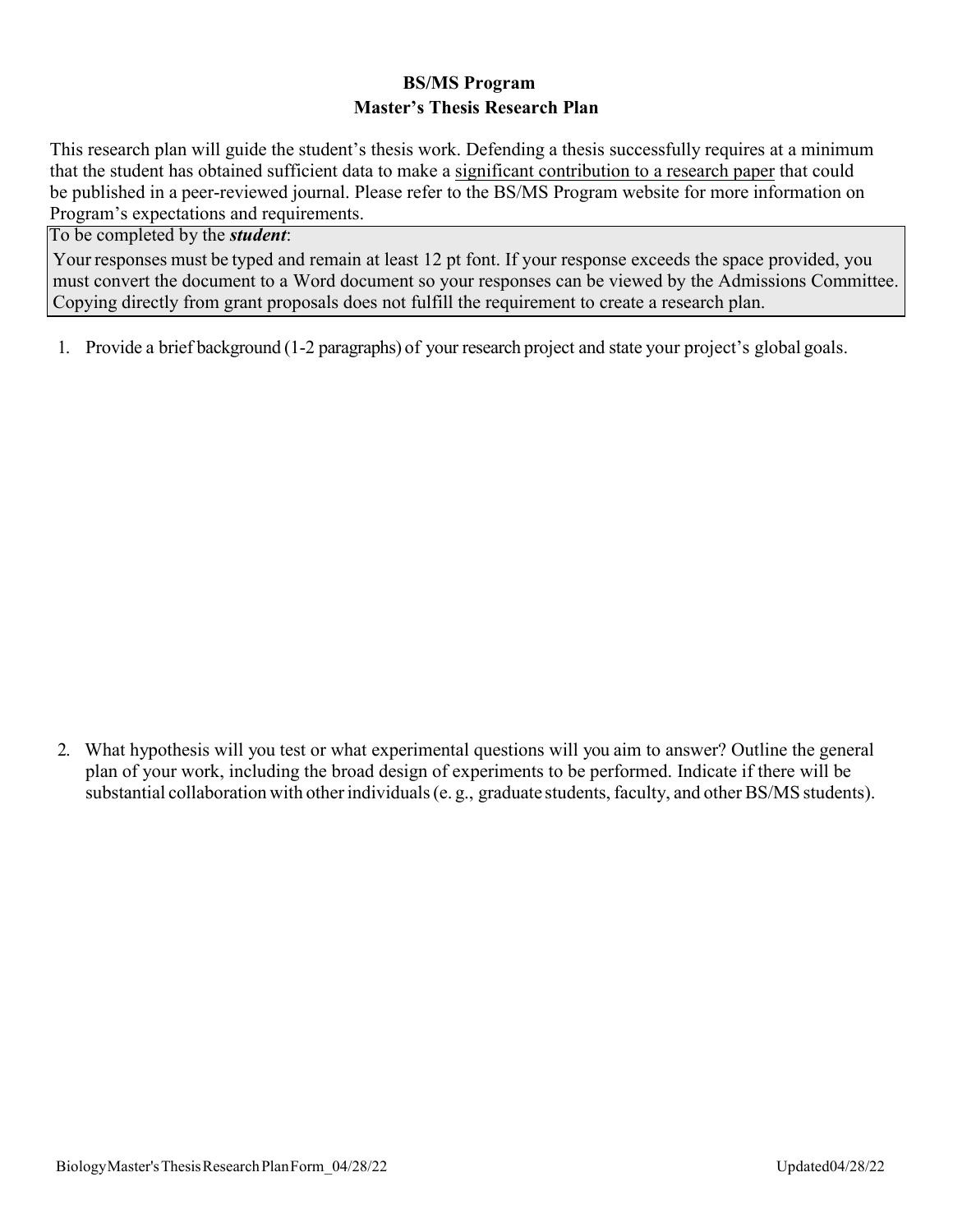3. Provide a timetable for your Researchplan.

Brieflyidentifyexperimental milestones(keyexperiments) and their estimated time of completion. Include as many specific dates (i.e. June/Spring 2021) as youcan:

Estimated date of thesis defense:

- 4. For how many months have you performed research in your proposed Master's thesis lab (specify time spent as a volunteer and time spent enrolled in BISP 199/196/193)?
- 5. Who will serve as your immediate mentor? Please indicate their title (e.g., Ph.D. student, postdoc, etc.). This can be your thesis advisor.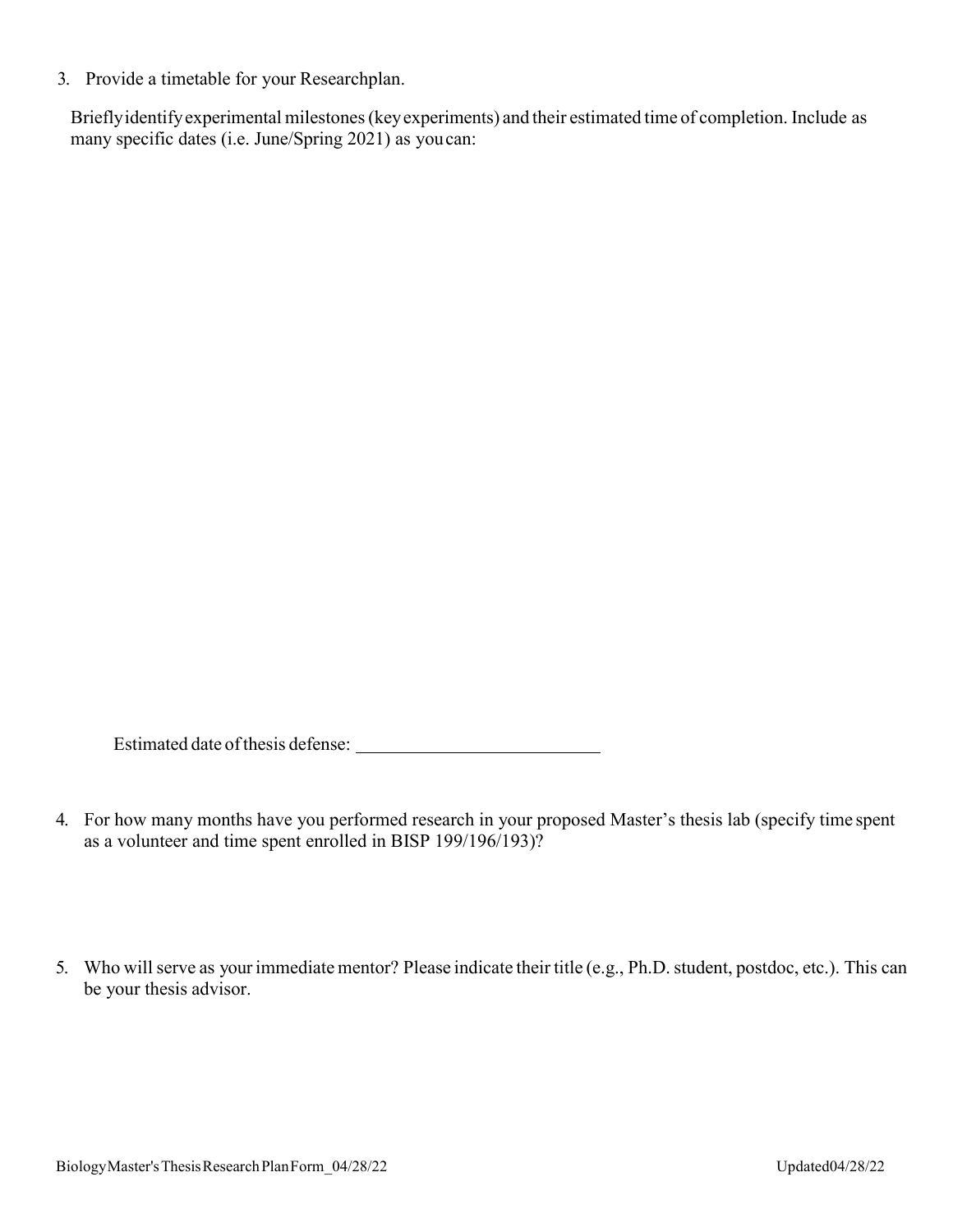6. Successful graduate students have a clearly defined mentorship plan which includes frequent formal and informal interactions with their immediate mentor and their thesis advisor, in which they discuss their data, review the progress of their project and discuss future experiments.

Describe your mentorship plan (this plan should be discussed with and have an approval of, your immediate supervisor and your thesis advisor).

7. Provide a list of all scientific papers you used in writing this research plan (in APA format).

8. As a graduate student, you are expected to participate in the scientific activities of your lab and your department or section (such as, participation in lab meetings, journal clubs, presentations of work at scientific meetings, attendance of departmental seminars. All Master's students are invited to present a poster in the Biology Research Showcase (usually held in the 10th week of the Spring quarter). Describe which academic activities you will take part in.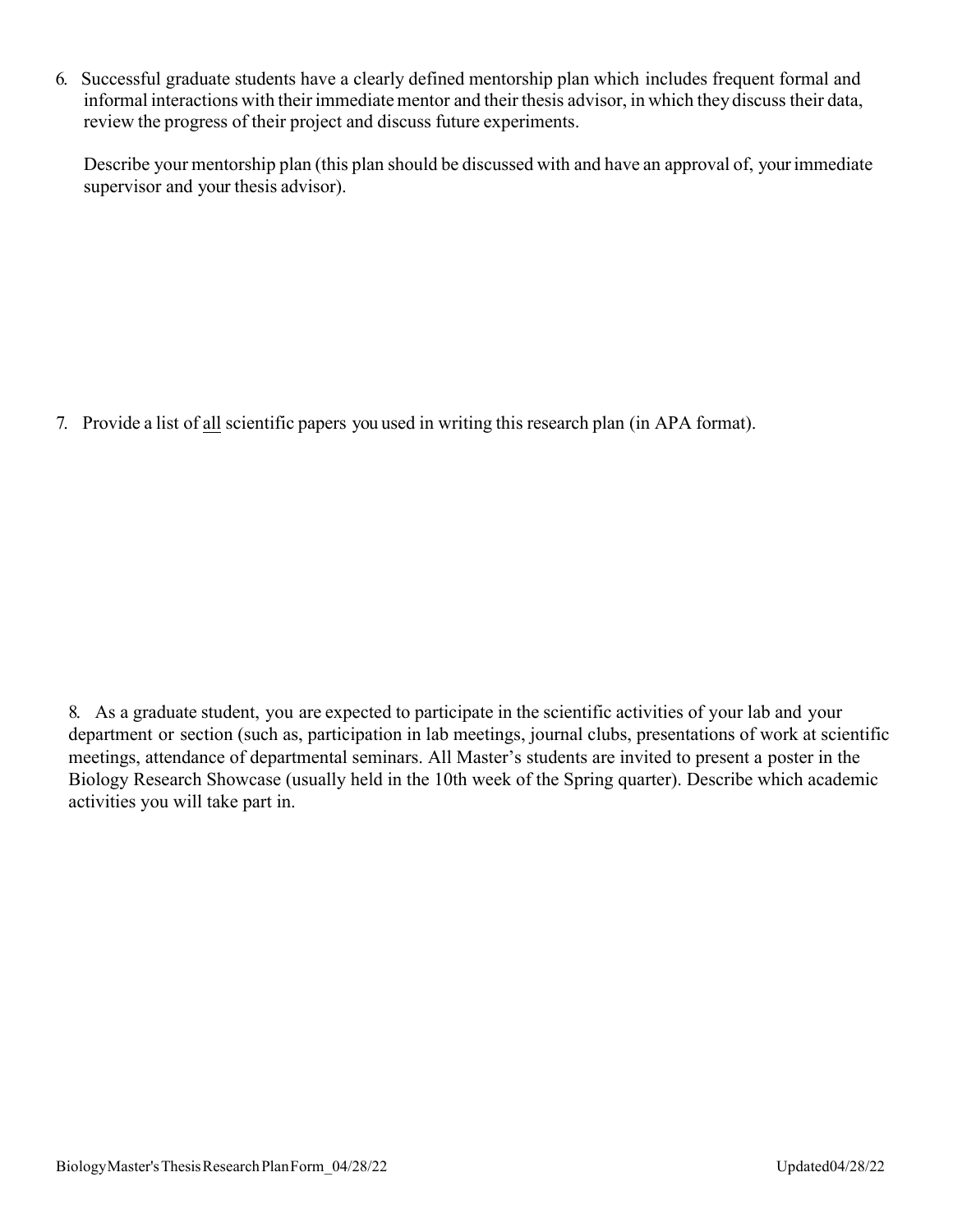9. As noted in the application instructions, when applying to the BS/MS program, students are required to **confirm a Biology faculty member** who will serve on the student's thesis committee. For students in labs outside Biology, this second committee member will serve as co-chair of their thesis committee. Eligible titles for the second committee member include Professor, Professor Emeritus, Distinguished Professor, Associate Professor, or Assistant Professor (note: students pursuing the Specialization in Biology Education Research may also nominate a Biology faculty member holding a Teaching Professor title). As an applicant to the BS/MS program, it is your responsibility to ensure the committee member nominated through the BS/MS application meets the eligibility requirements. Students who nominate an ineligible second committee member will forfeit their eligibility for the BS/MS program. Biology faculty, and their faculty title, can be found in the [Biology Faculty Directory.](https://biology.ucsd.edu/administration/directories/directory-faculty.html) Students are encouraged to discuss potential committee members with their faculty advisor. Questions about the eligibility of specific faculty members may be sent to the BS/MS Coordinator through the VAC. **Please confirm** that you, the applicant, have reviewed the committee member requirements listed here (and in the [application instructions\)](https://biology.ucsd.edu/education/contiguous-bsms/current-undergraduate-students/application-instructions.html) and that you understand that your application will not be considered if you nominate an ineligible committee member.

**I,** the information included in this  $\alpha$ , confirm that the information included in this  $\alpha$ **research plan is accurate and complete. I also confirm that I have reviewed the application instructions detailed on the BS/MS website and understand the requirements for a complete application.**

**Student'sSignature: Date:\_\_\_\_\_\_\_\_\_\_\_\_\_\_\_\_\_\_\_\_\_\_**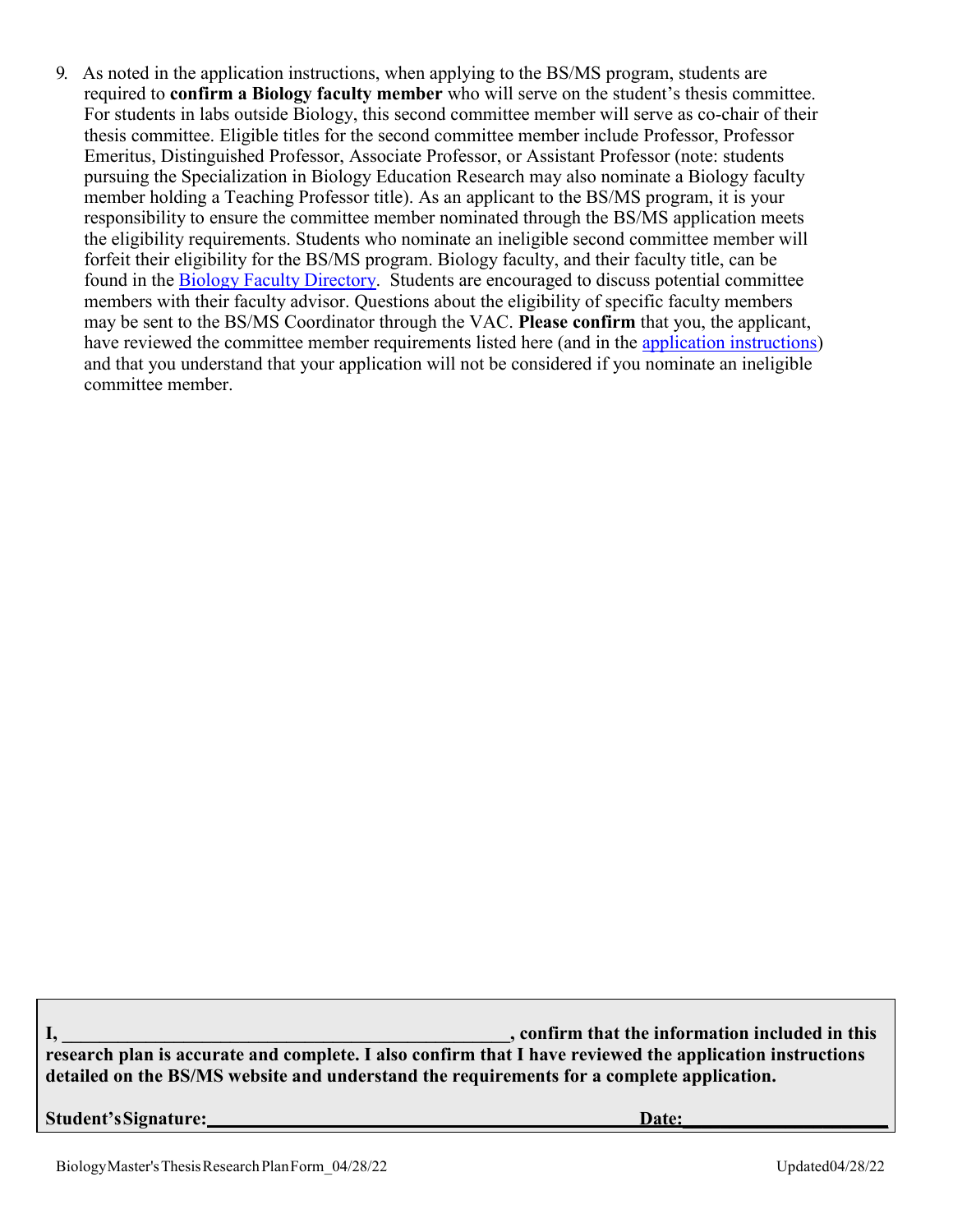## To be completed by the *Thesis Advisor:*

Successfully defending a thesis requires that the student has obtained sufficient data to make **a significant contribution to a research paper** that could be published in a peer-reviewed journal. Such contribution could consist of one or more of the following:

- The student produces at least one figure or a table that could be included in a peer-reviewed research paper.
- The student's work lays a significant foundation for further research (for example, the student conducted a genetic screen).
- The student develops a new technique or improves an existing method, producing a significant, applicable technicaladvance.

\*Note: In addition to their research work (for which they earn BGGN 271 credit units), MS students are expected to complete 12 units of academic course work.

1. Based on student's research proposal, please evaluate student's potential to produce enough data to successfully defend a Master's thesis.

2. Please evaluate the feasibility of the proposed timeline.

3. Please confirm that sufficient resources will be available for the student to perform the thesis work, including mentorship and the necessary materials to conduct the experiments proposed in this research plan.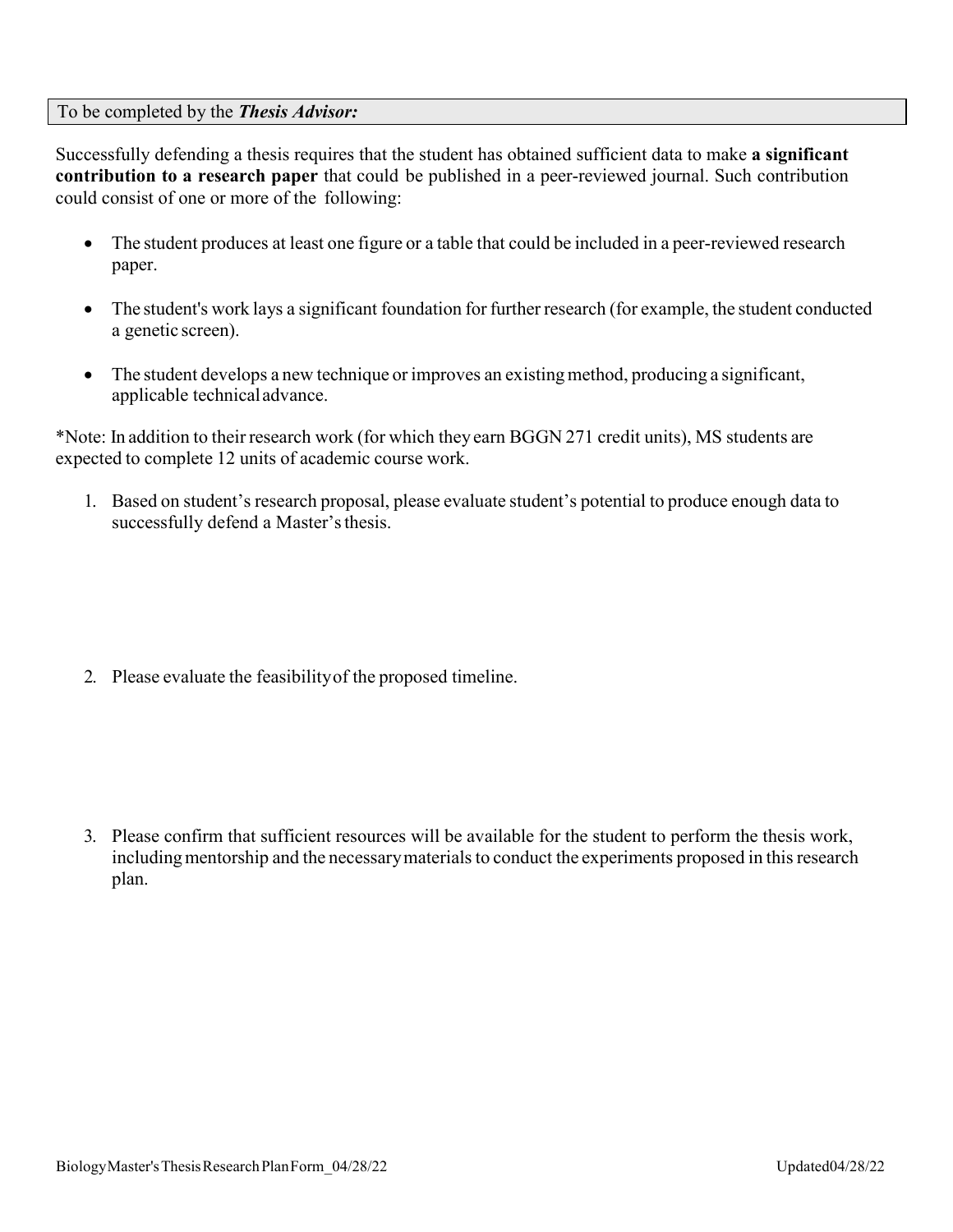4. MS students must confirm a second committee member at the time they apply to the program. This second committee member must be a **Biology faculty** member with one of the following titles: Professor, Professor Emeritus, Distinguished Professor, Associate Professor, or Assistant Professor (note: students working with a Biology Teaching Professor may nominate a Teaching Professor, any rank, as their second committee member). Biology faculty, and their faculty title, can be found on the Biology [Faculty Directory.](https://biology.ucsd.edu/administration/directories/directory-faculty.html) Students who nominate an ineligible second committee member will forfeit their eligibility for the BS/MS program. Please confirm that you will advise the student on potential committee members.

5. Please confirm that you have reviewed and approved the mentorship plan proposed by the student.

|                                                                                                                                                                                                                               | Date: |
|-------------------------------------------------------------------------------------------------------------------------------------------------------------------------------------------------------------------------------|-------|
|                                                                                                                                                                                                                               |       |
| Thesis Advisor's Signature: 1986 and 2008 and 2008 and 2008 and 2008 and 2008 and 2008 and 2008 and 2008 and 2008 and 2008 and 2008 and 2008 and 2008 and 2008 and 2008 and 2008 and 2008 and 2008 and 2008 and 2008 and 2008 |       |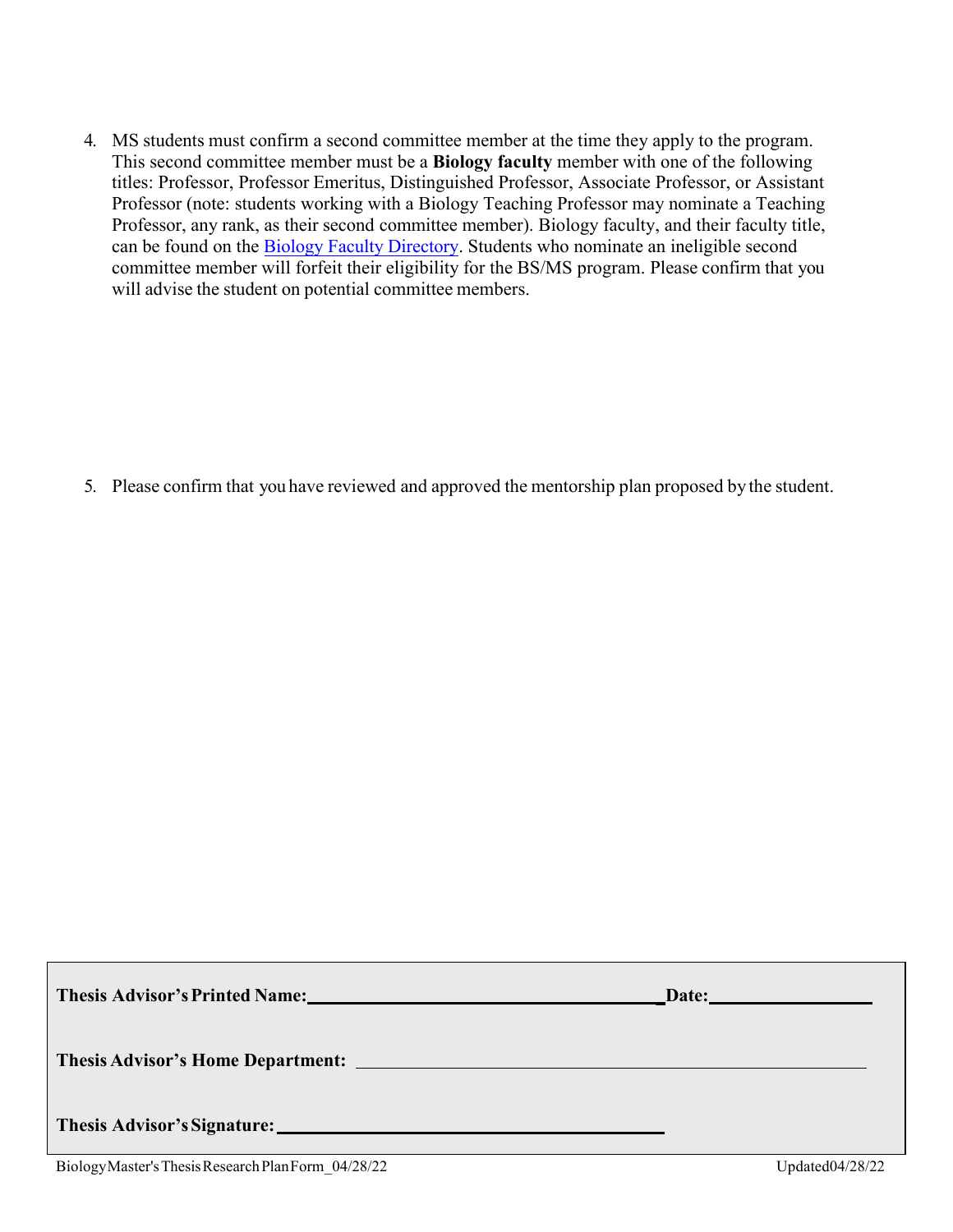## To be completed by the *Co-Chair or a Committee Member:*

In addition to their Thesis Advisor, the student must find at least one other thesis committee member (who is a tenure-track facultymember with the Division of Biological Sciences) prior to admission to the MS program. The Thesis Advisor will serve as Chair of the thesis committee. If the Thesis Advisor is not a tenure-track faculty member with the Division of Biological Sciences, the second committee member must serve as Co-Chair of the committee.

The student's second committee member must be a **[Biology faculty member](https://biology.ucsd.edu/administration/directories/directory-faculty.html)** with one of the following titles: Professor, Professor Emeritus, Distinguished Professor, Associate Professor, or Assistant Professor (note: students working with a Biology Teaching Professor may nominate a Teaching Professor, any rank, as their second committee member). Students who nominate an ineligible second committee member will forfeit their eligibility for the BS/MS program.

Successfully defending a thesis requires that the student has obtained sufficient data to make **a significant contribution to a research paper** that could be published in a peer-reviewed journal. Such contribution could consist of one or more of the following:

- The student produces at least one figure or a table that could be included in a peer-reviewed research paper.
- The student's work lays a significant foundation for further research (for example, the student conducted a genetic screen).
- The student develops a new technique or improves an existing method, producing a significant, applicable technicaladvance.

Please review the student's research plan, and answer the following questions:

1. Based on student's research proposal, please evaluate student's potential to produce enough data to successfully defend a Master's thesis.

2. Please evaluate the feasibility of the proposed timeline.